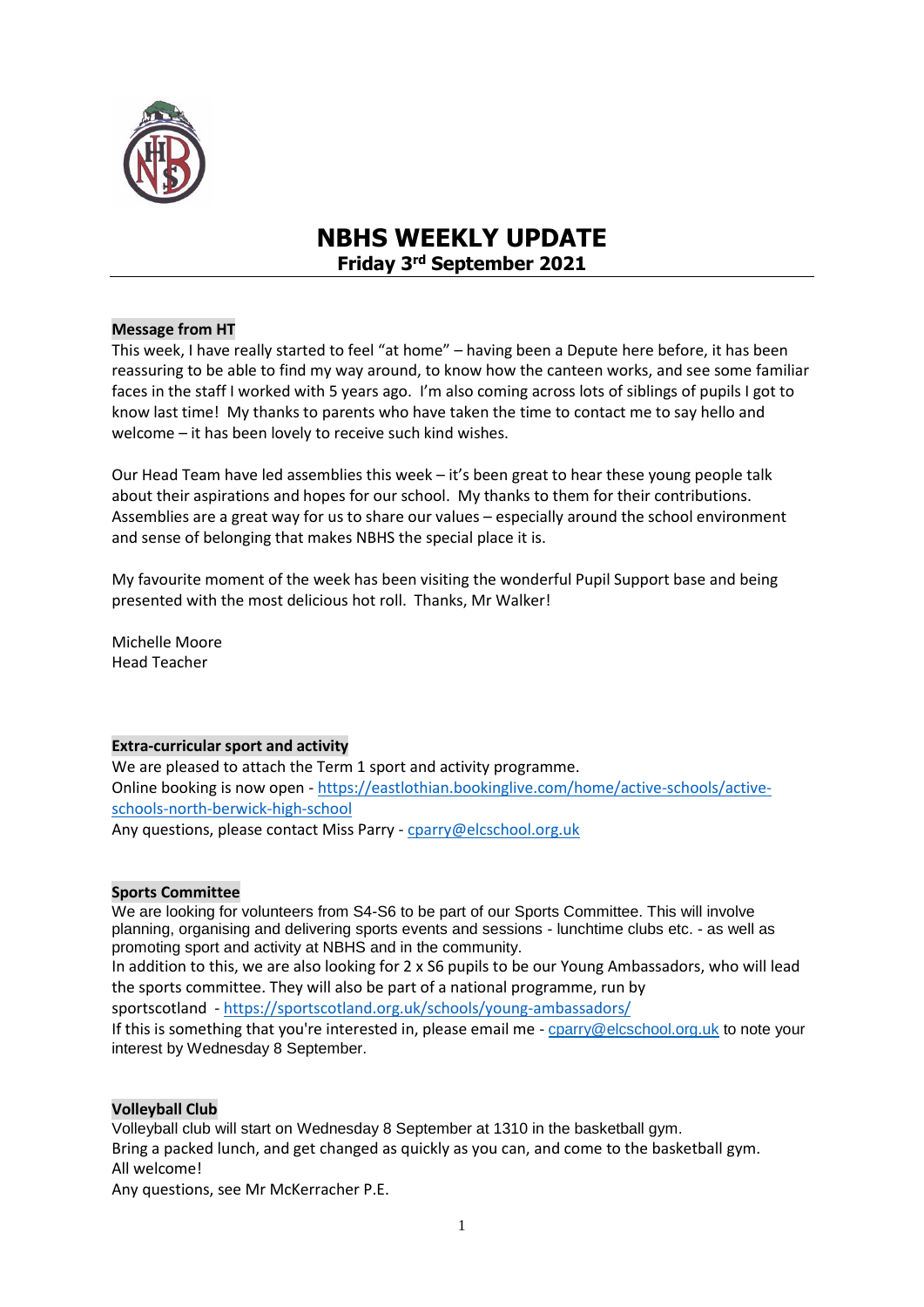## **Astroturf – Organised Sports at Lunchtime**

We are now able to offer organised sports on the Astroturf during lunchtime, run by our S6 Sports Council. The pitch will, therefore, no longer be available as a social space during lunch breaks, which will also protect the specialised surface. Pupils opting into these sessions will be required to change into sports kit but can use the PE changing rooms for this. We are looking forward to our pupils leading and participating in the sessions – all welcome!

#### **Dress Code**

It's great to see the vast majority of our young people adhering to our agreed dress code. The Senior Leadership team have done a dress code "sweep" of senior classes this week and have further "sweeps" planned for all year groups. You may, following this, receive a short communication to inform you if your young person was found to not be wearing appropriate school clothing. Your help in supporting the wearing of dress code really does support our ethos and sense of community. Thank you.

The dress code for the school is available on the school website: [https://www.edubuzz.org/northberwickhigh/schoolinformation/school-dress-code/](http://email.groupcallalert.com/ls/click?upn=QrOBJcca7DQpcdTvZvGK8bdwWm4YaVB8TN5G4CE2r-2Fz8jfRlgyBR-2BTyrT7tzki2tePBOv-2FML-2BbNtrG71sWszsUkvo62gHsLOX8ynP-2F2rfzonhyg-2FGBgFps0klMZMQcPB7hOF_DP9rNqXErB-2Bamsn0-2BYsNRfTwBEw8JlJLeunoRz-2BUoJ13VmiNgW7XHgMt-2BMcN9BLx4umJ32SPhLt1JPKngrzqfxuaZmDCMxmoW4MNutSdlYwCi83yoEEsA5eK8Gun83-2BlglKryEVoRz8gWNNF8nRQbS98PRZb-2FQFc2IT6zDzFKLwmf0RkEJ9-2B3MeHYX-2FsvkhbykOnU2SDf43dqWIyshnRVs1I8mg8GnlI7wD6DnDmkqchLjoK1CRjpHZg1EHrgExFe7KmtGML7vERSQpFYYuH-2BEKiGKNqeetKRZ3ARezDI5QDiFdp5ZTFaxAxG6pHvACVP4PQ3g6afIau01uvpUNQ5oGCIMxoIeDiWm34ZmsofDmbxMaNUYlgleY3zcyIxlCwfEGHyok3-2FVlWESnQLWPGZYhYtlQfONbuhv2kXtkzRJM-3D)

Ties can be purchased through SchoolPay/iPay – you will see the link on our school website. Go to School Shop, scroll down and purchase a tie. Ties will then be delivered to your young person's registration class.

If you wish to apply for a school clothing grant – further information can be found here: [https://www.eastlothian.gov.uk/info/210557/schools\\_and\\_learning/11899/free\\_school\\_meals\\_and\\_clo](http://email.groupcallalert.com/ls/click?upn=QrOBJcca7DQpcdTvZvGK8Q3LigjI-2BDK6Jz8dNjwkxNDyVEI1SdbDQFk3hwWco1vqwo0q0NAycjGjuMVeqQNplt2pTyz8ol4zBPzc9a1mvcGYm6e-2FJZ4hsmKTkUrOkVzT07rtmFeidaee3iGlcs6QNaUk9-2FLEKp02by162eyfITo-3DMmAe_DP9rNqXErB-2Bamsn0-2BYsNRfTwBEw8JlJLeunoRz-2BUoJ13VmiNgW7XHgMt-2BMcN9BLx4umJ32SPhLt1JPKngrzqfxuaZmDCMxmoW4MNutSdlYwCi83yoEEsA5eK8Gun83-2BlglKryEVoRz8gWNNF8nRQbS98PRZb-2FQFc2IT6zDzFKLwmf0RkEJ9-2B3MeHYX-2FsvkhbykOnU2SDf43dqWIyshnRVs1I8mg8GnlI7wD6DnDmkqchLjoK1CRjpHZg1EHrgExFe7KmtGML7vERSQpFYYuH-2BOKO8Z0Rvfwt3xtZ97AWqw4L8UxFp8xQXxAc8-2Ft4qmr2NR9vmzYg7j5f0ebzb0UrXXB6R-2BpwcIAC8vla9VaVv-2FCESloqaI2NPEvNmkGw-2B6Rgcr0ILl0m1tBE-2F79GQmbt7I8lHcpUPUJz1R1Gk9V7UQo-3D) thing grants/2. Please contact school if you require assistance with this as we are happy to help.

#### **Flora's Fundraising Campaign**

Gemma and Lucy Dalrymple both S2 have been fundraising all over the summer online and had a last push to raise funds last Friday in Aberlady. They have been running a Teddy Tombola and have managed to raise the amazing amount of £1009.50 which will be donated to Flora's Fundraising Campaign.

Flora's family live in Aberlady and her parents are fundraising for further treatment either to get Flora into remission or to try and keep the cancer away if treatment does not go to plan. This could cost hundreds of thousands of pounds.

Well done Gemma and Lucy.

#### **Covid Mitigations**

It continues to be important that all pupils follow the the one way system, wear face coverings (unless exempt) and ensure good hand hygiene. Please use the information in the Warn and Inform letter as your guide to current protocols.

#### **Prizegiving**

This year's Prizegiving will take place in school on the morning of Thursday 16<sup>th</sup> September. It is a real shame that we cannot invite any parents or guests to this fantastic event but we will do our best to make it as celebratory as we can, amidst the understandable restrictions. We are looking forward to recognising all the successes and achievements of our seniors. Further information will follow.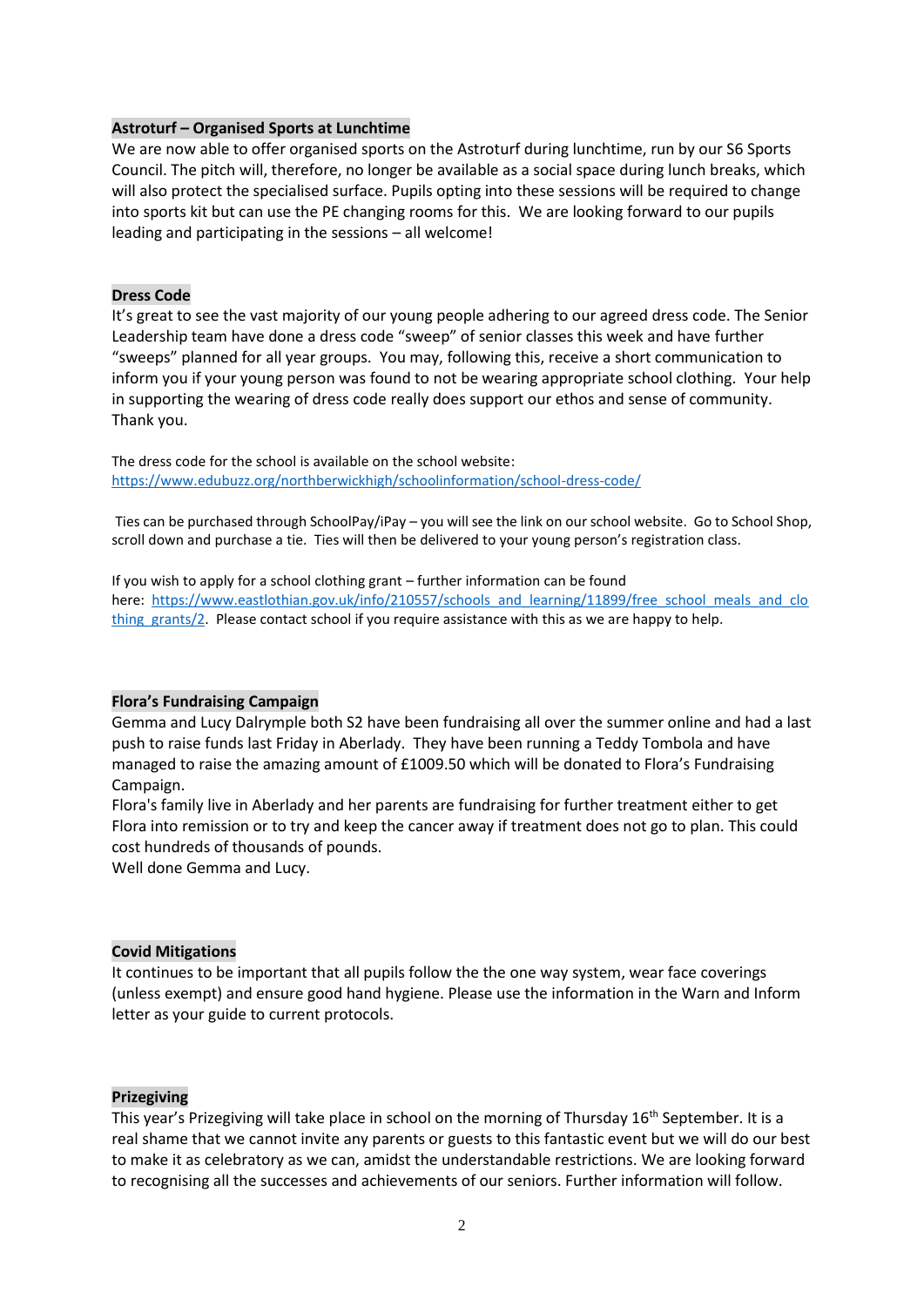# **Parents' Evenings**

We have now received notification from East Lothian Council that it is the expectation that all Parents' Evenings will be online for the remainder of the session. The date of the upcoming Parent Council AGM will be agreed with the Chair shortly and further information will follow.

## **A warm welcome to our new staff**

Nathan Watson – Teacher of English Kelly Evans – School Auxiliary Trish Lang – Teacher of Maths Claire Coupar – Teacher of Geography David Watkins – Teacher of Maths Karen Whyte – Teacher of Chemistry Laura Hutchison – Teacher of Biology Bex Chisholm – Teacher of Home Economics Molly Chappell – Teacher of PE Lauren Hughes – Teacher of RME

## **Careers**

**Mick Burns** Careers Adviser Email: [mick.burns@sds.co.uk](https://mail.elcschool.org.uk/owa/redir.aspx?C=fbGa3DGVrsUoQB2CnJP23eXwMGzxu7J1CtarT6dTOwkq_NlpJujXCA..&URL=mailto%3amick.burns%40sds.co.uk) **Mobile:** 07887 831454 Twitter: MickBurns2 Blog: [www.edubuzz.org/careers](http://www.edubuzz.org/careers)

A very warm welcome to the updates from Skills Development Scotland Careers Advisers for North Berwick High, 2021/22 session.

I'm delighted to be joined by my colleague, Wendy Malcolm [wendy.malcolm@sds.co.uk](mailto:wendy.malcolm@sds.co.uk) this session and please free to contact us if you have any questions.

We have delivered **the S3 and S6 careers talks** which can be viewe[d here](https://www.edubuzz.org/careers/2021/05/12/s3-careers-talk-june-2021/) and [here](https://www.edubuzz.org/careers/2021/06/10/s6-careers-talk-june-2021/) and you can download the resources to help with career planning, particularly those now in S6. All S3 students are offered an individual careers interview and these will take place over this term.

## **Parents coming into school building**

Please note that the following COVID-19 mitigation measure remains in place during this time: parents and carers cannot come into the school building. Unfortunately, this means that if your child forgets something, you cannot drop the item off at school for them.

## **COVID-19 Lateral Flow Test Replacements**

If a pupil requires a replacement lateral flow test kit they can obtain it in one of the following ways:

- E-mail your request to [admin@northberwickhigh.elcschool.org.uk](mailto:admin@northberwickhigh.elcschool.org.uk)
- Ask a member of staff at the office

## **Attendance Mailbox**

Separate from the East Lothian COVID-19 email address mentioned above, we would like to remind you that NBHS has a dedicated email address for all attendance matters. There is no need to phone the school – just send an email to the attendance address below, giving the detail of absence, appointments etc. **Please be sure to include the reason for your child being absent from school**; we